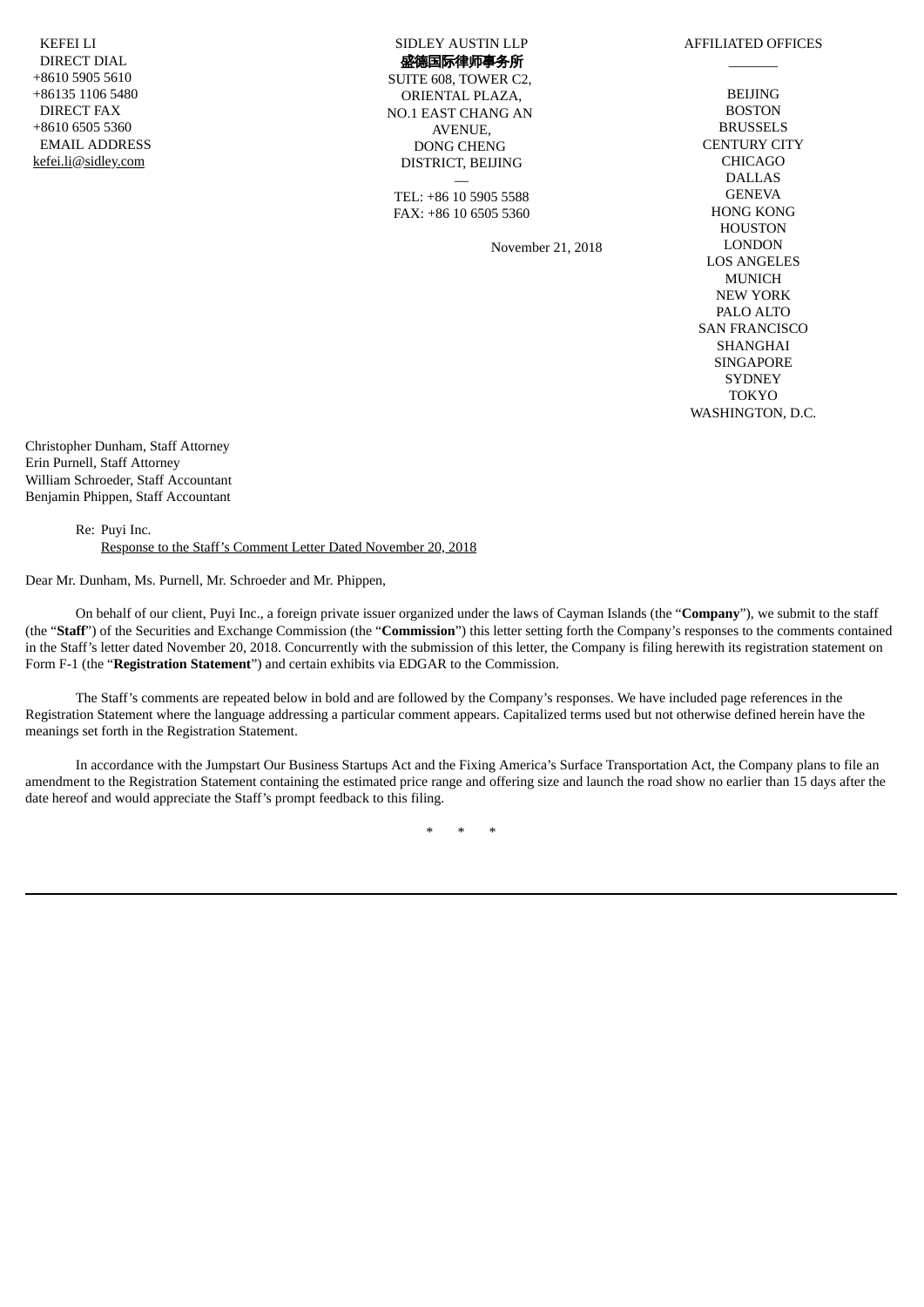## **Business**

# **Our Services**

## **Products Distributed Online, page 92**

1. We note that on page 93, you quantify the number of funds distributed and provide aggregate transaction values for your asset management plan products. Please revise your disclosure with respect to your publicly raised fund products and your exchange **administered products to include similar information.**

In response to the Staff's comment, the Company has added the disclosure on page 92 of the Registration Statement to provide the number of products distributed and the aggregate transaction values, for its publicly raised fund products and exchange administered products, respectively.

## **Description of American Depositary Shares**

## **Limitations on Obligations and Liability**

# **Jurisdiction and Arbitration, page 134**

2. We note your revised disclosure that the deposit agreement includes an exclusive jurisdiction provision as well as the right of the depositary to refer any claims brought for arbitration. Please further disclose here and in your risk factors how the exclusive jurisdiction provision and the arbitration provision impacts ADS holders, and address any question as to the enforceability of the arbitration provision. Moreover, please disclose in both your registration statement and the depositary agreement that despite agreeing to the arbitration provision, investors will not be deemed to have waived the company's or the depositary's compliance with the federal **securities laws and the rules and regulations thereunder.**

In response to the Staff's comment, the Company has added (i) a risk factor on pages 38 and 134 of the Registration Statement addressing the impact of the exclusive jurisdiction provision and the arbitration provision on ADS holders; and (ii) disclosure that despite agreeing to the arbitration provision, investors will not be deemed to have waived the company's or the depositary's compliance with the federal securities laws and the rules and regulations thereunder. In addition, the Company supplementally advises the Staff that the arbitration provisions of the deposit agreement only relate to claims arising out of or in connection with the contractual relationship created by the deposit agreement.

The Staff's comment on the depositary agreement is duly noted and the Company would include the required provision thereunder and file the depositary agreement in due course.

## **Jury Trial Waiver, page 135**

3. We note your revised disclosure that the deposit agreement includes a jury trial waiver which applies to claims under the federal securities laws. Please further disclose here and in your risk factors how the waiver impacts ADS holders and address any questions as to the enforceability of this provision. Moreover, please disclose in both your registration statement and the depositary agreement that despite agreeing to this provision, investors will not be deemed to have waived the company's or the depositary's compliance with the **federal securities laws and the rules and regulations thereunder.**

In response to the Staff's comment, the Company has added a risk factor on pages 38 and 135 of the Registration Statement regarding (i) the impact of the waiver of jury trial provision in the deposit agreement on the rights of ADS holders; (ii) the enforceability of this provision, whereby the disclosure clarifies that by agreeing to the provision, ADS holders will not be deemed to have waived the Company's or the depositary's compliance with U.S. federal securities laws and the rules and regulations promulgated thereunder.

The Staff's comment on the depositary agreement is duly noted and the Company would include the required provision thereunder and file the depositary agreement in due course.

\* \* \*

2